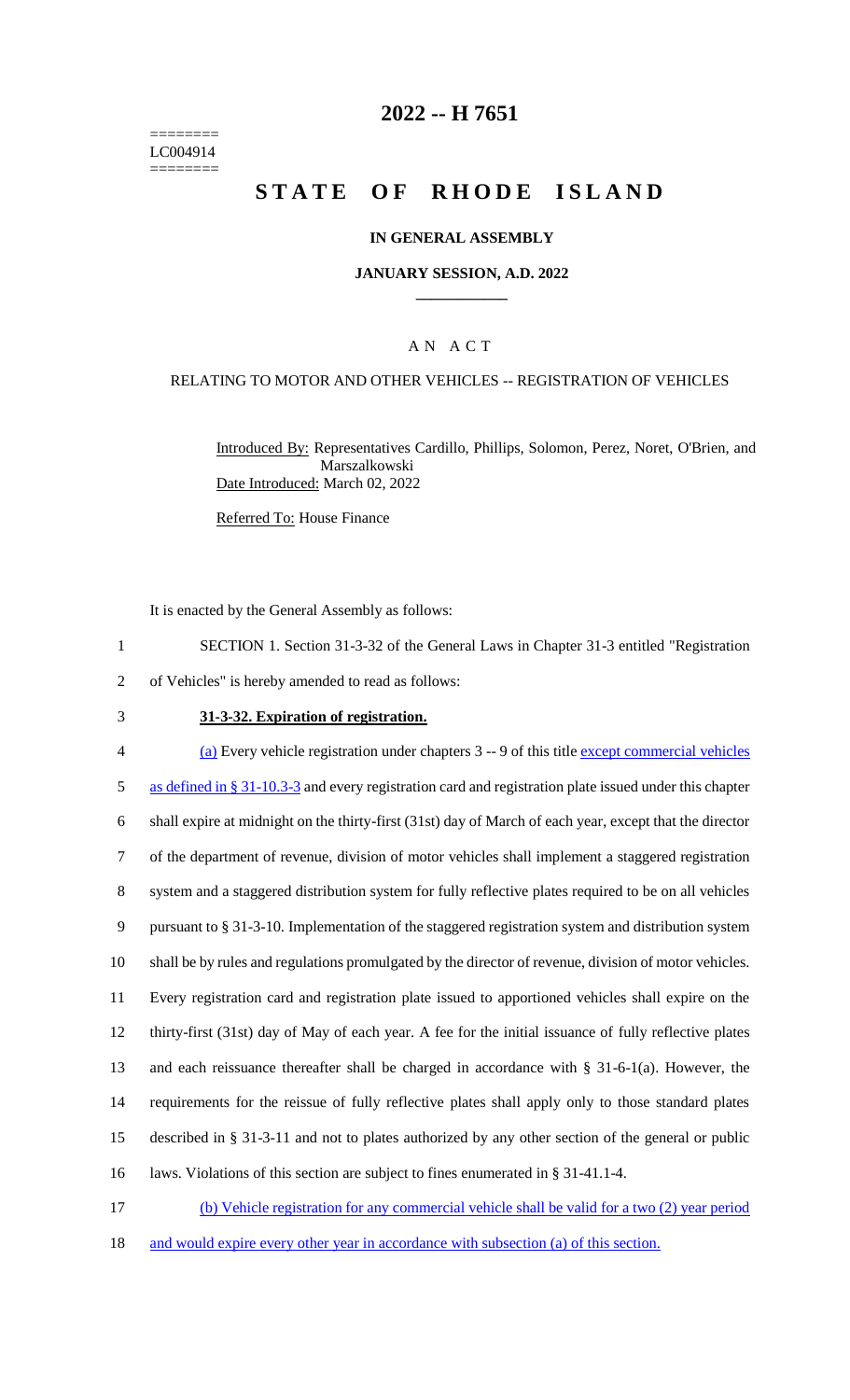1 SECTION 2. This act shall take effect upon passage.

#### $=$ LC004914  $=$